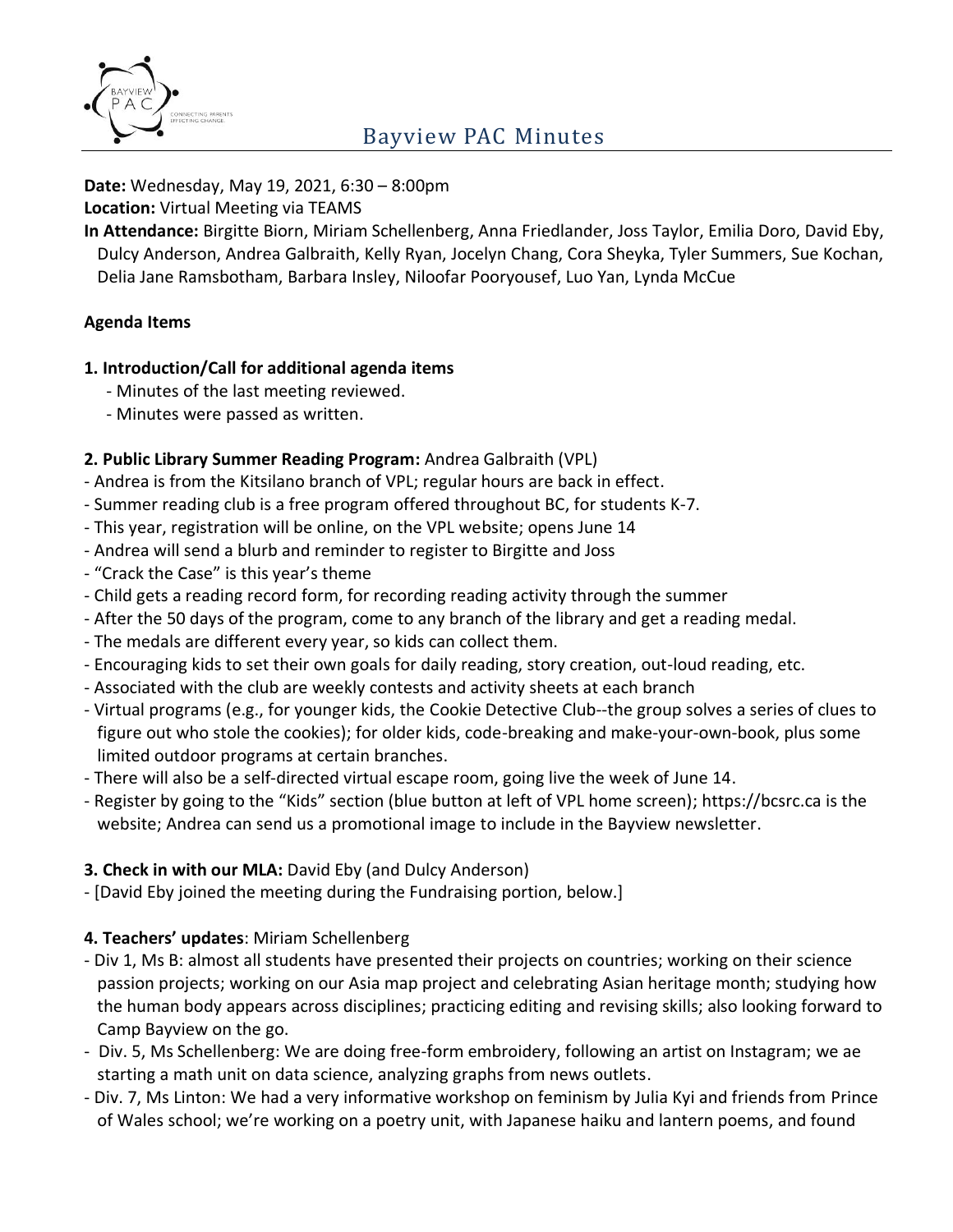

poetry; we will take a virtual field trip to the Seymour hatchery soon; we are learning about traditional vs modern methods for making cedar dugout canoes; awe are keeping daily self-esteem journal.

- - Div 10, Ms Jung: We are raising caterpillars that will become painted lady butterflies; we're learning about mindfulness and different parts of the brain, and how to have calm brains.
- Div 12: We are also raising caterpillars, observing and tracking their growth, and patiently waiting for them to transform; we are also learning about plants.
- From all teachers: we have been enjoying the beautiful hanging baskets installed by the PAC—thank you. Thank you to Yuka and Emilia for the help with the platters and for the spike-ball and badminton nets, which the kids are really enjoying.

## **5. Principal's update:** Birgitte Biorn

- Thank you to PAC for bringing in Sarah Maitland, the Saleema Noon sexual health educator.
- Birgitte stopped in a few classrooms during the sessions, and it seemed to go very well
- Staffing updates:

- There have been no new applications for the district ExSel program, so they have decided to consolidate the program at a different site. So Bayview will no longer have Div 5, and Miriam and other staffers will have to find other positions in the district.

- The new building will have a classroom purpose-built for the district program, so VSB will assess what other program could go in that space.

- For now, we are staying with the same number of divisions (11 divisions); enrolment is about the same as last year—we're trying to hold on to all students, so that we don't lose a division.

- Support staff should stay the same next year—maybe will add one.

- K enrolment is currently 34, with a large number of cross-boundary families on the wait list. The 2<sup>nd</sup> Friday in June is the deadline for catchment enrolment.

- The Pro-D day on Tuesday will be onsite, with a whole day focusing on equity and anti-racism.

- We have been focusing on Asian Heritage month in assemblies and Birgitte's read-alouds.
	- Ms. Lau has made a video about her family for this Friday's assembly.
- Welcome to Kindergarten: we can't do this in person as in previous years, so a video made by the teachers was sent out today to new K families. The families will visit on June 3 to pick up their welcome bags and meet the teachers.

## **6. New-school updates**

## **Outdoor Committee/Playground:** Birgitte Biorn

- Birgitte has been onsite twice with Jeff Permaine, VSB head of facilities who makes a lot of the playground decisions; it's clear that the old primary playground equipment won't fit in the space. There are various limiting factors, such as trees, tree roots, and the property line (it is quite a bit in from the fence line, and footings need to be on school property, not city property).
- Birgitte just sent a long email to the playground committee about thinking about what we really need and what will work.
- The proposal from the Habitat equipment rep had way too much and too-big equipment.
- It would be nice to have some more natural-feeling play structures; there are some really beautiful wooden play structures out there. Jeff Permaine was not super excited about this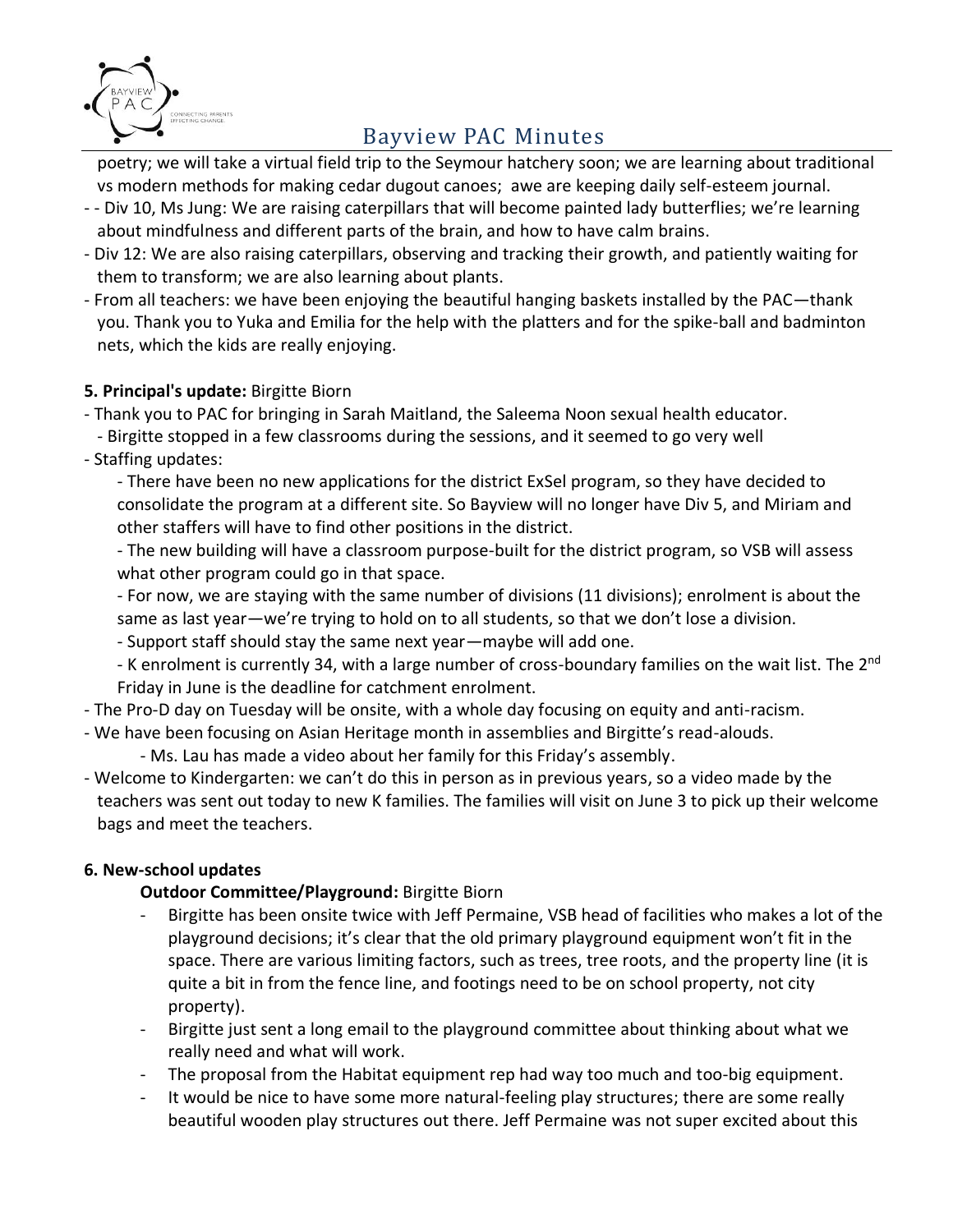

option, but he will not oppose if we really want to go that route. VSB is worried about the maintenance for wooden structures.

- Tyler comments: with vendors not approved by VSB, those usually have had plenty of experience with other school boards, so they know how to deal with school play structures—a good relationship can be built. In Tyler's experience, children's injuries seemed to go up in frequency when the old wood structures at Bayview were replaced with metal ones. Wood play structures have a better record for encouraging creative and safely risky play, which is important in child development. We should push to add more natural equipment—the metal structures are preferred by VSB just because that's what has been done before.
- Birgitte notes that with the field and the forest by Camp Bayview, the variety of options had really encouraged creative play. It doesn't have to be expensive, just varied. Dirt, bamboo, boulders, etc. were popular at old Bayview. The area where the bike racks used to be (by the 7<sup>th</sup> Ave entrance) could be a good natural play area.

**Fundraising:** Kelly Ryan (with David Eby in attendance)

- Great news this week: the BC Tire Stewardship Council is giving us a \$30K grant toward rubber playground surfacing; we now have a student in a wheelchair, so this is especially welcome for increasing accessibility. Total cost is actually about \$140K, so we'll need plenty more to make it happen.
- We have raised about \$200K overall so far; we have been working very hard to fund what we need, especially the playground, as some equipment needs to be replaced.
- We still need about another \$100K to cover all the needs for furnishing the school.
- Still waiting on the Coop Community Spaces grant we applied for.
- During last year's political campaign, the NDP promised that parents wouldn't have to fundraise, but there are only three schools included in the special school funding for playgrounds.
- Question for David Eby: any thoughts for what we can do to access funding?
	- o David admits frustration that a new school doesn't come with a new playground; he is happy to advocate with VSB for an accessible playground for Bayview, and will look for additional grant funding sources. He doesn't know what the VSB's approach is for choosing schools for playground funding (e.g., U Hill Elementary got playground funding after having already raised some money).
	- o Kelly and others note that it is frustrating not to have any central repository of information about the rebuild process, from previous school rebuilds—parent groups are reinventing the wheel each time.
	- o David Eby: I have a mixed record with the VSB, but will try to clarify the messaging on playgrounds and funding.
	- $\circ$  We have all the infrastructure for updated tech in the new school, but we don't have any of the requisite equipment unless the parents fundraise for it.
	- o Note that the Bayview playground is also used by after-school care and community members.
	- $\circ$  Tyler Summers speaks to the before- and after-school care demand at Bayview: Enrolment at the moment is lower, because of being at the swing site., but lots of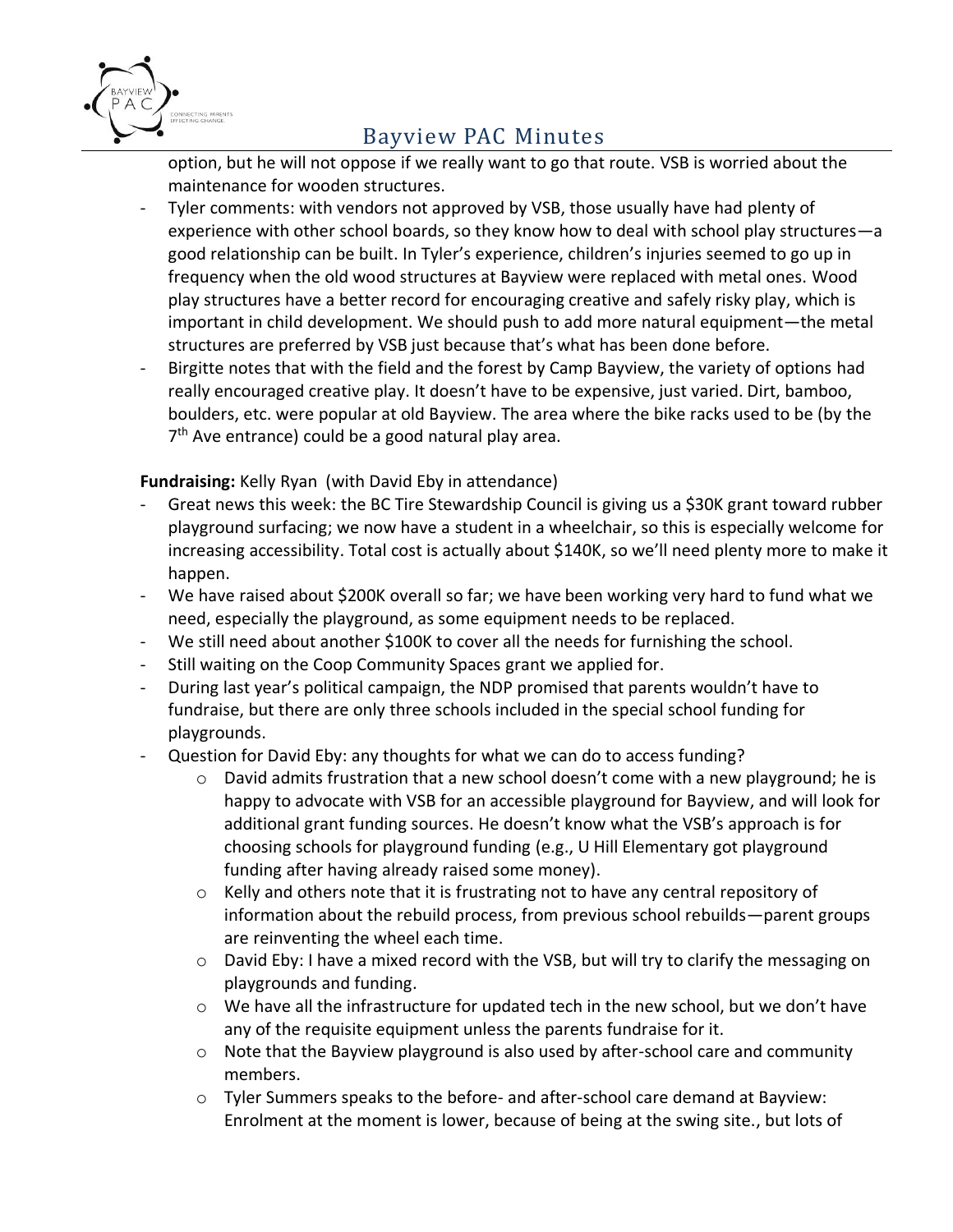

people come back to the new schools. JKC is currently licensed for 76 spaces; given the trends, we will fill these and will have a waiting list.

- Hopeful about governmental support in coming years.
- On Monday, the JKC board approved a \$35K donation for the new playground, and have also been looking at funding options for multipurpose room tables, millwork, etc.
- o David Eby: There might be good news coming regarding licensing school spaces for child care—for streamlining the inclusion of child care in school spaces.
- $\circ$  Dulcy asks: please send her the details of the technology ask we have—what exactly are we fundraising for—to see if she can focus her search for possible additional funding sources.
- $\circ$  Thank you to David and Dulcy for taking the time to join our meeting and hear our concerns, and for your continued support of Bayview.

## **7. Treasurer's update:** Emilia Doro

- Regular account: \$20,571.51
- Gaming account: \$5,897.29
- Set aside for the new school: \$15,798.98 3-year term; \$10,000 30-day lockout; \$15,000 non-redeemable annual term

## **8. Plant sale recap:** Itzia Paz [couldn't attend—pet emergency; Joss, Kelly, and Anna discussed]

- Amount earned: \$1,325.32
- In general, it was a popular event that we should continue to hold, and raised a decent amount.
- There were supply hiccups, partly because of Covid; e.g., wholesalers would indicate plenty of availability for plants, but when we would place orders a couple of weeks later, they would already be sold out.
- It would be best to have a single pickup day, not two as this time.
- We could make it more of a community event, for passersby to come pick up plants, in addition to preorders we could have flats of various attractive options for on-site purchase; Itzia can return any unsold plants to the wholesalers

## **9. "Bayview's Got Talent!" fundraiser:** Emilia Doro

- June 4, 6-8 pm, online via Zoom; will have short videos submitted by kids of talent performances (collected by Peter G-G); Mr. T will act as host.
- Dine and Donate coordinated for that evening with Hitoe Sushi and Okanagan Estate Wine Shop, plus cupcakes from Bella Doro Baking.
- Will draw platter raffle and general prizes raffle, plus maybe a 50/50 draw.
- Information and ordering is on the PAC website.
- Anna will double-check whether there is a participant limit on the DPAC Zoom license

## **10. Upcoming school activities:** Emilia Doro

- "End-of-year blowout"—since both supervision aides are also Bayview parents, Yuka and Emilia can put on lots of events (all by preorder on the PAC website)